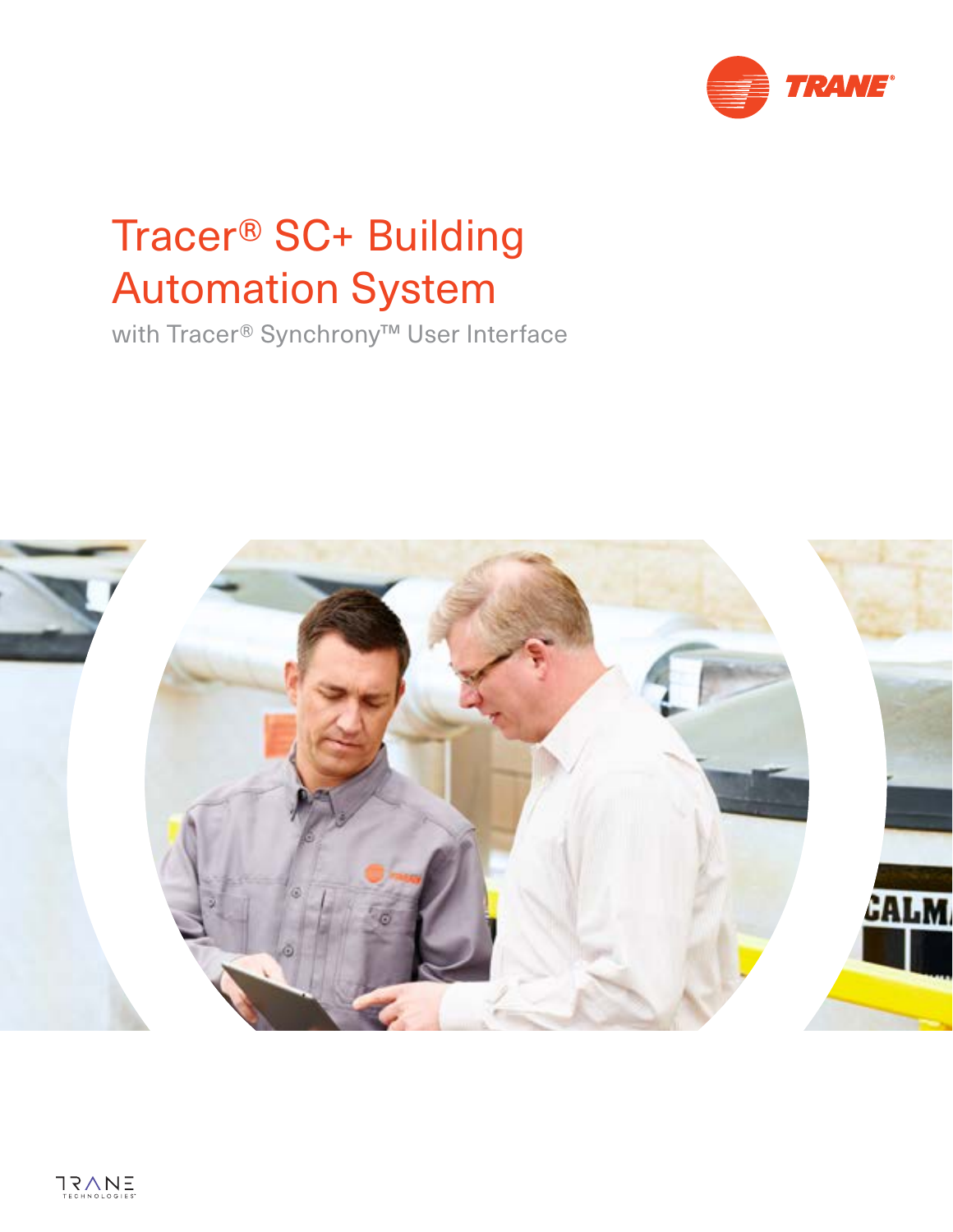# Tracer® SC+ BAS

## Connect to your building's highest potential

Buildings are full of hidden potential to be more comfortable, more sustainable, and more influential to your mission. Tracer SC+ taps into this potential by making the connections between technology and people more intuitive and complete.

### **CONSISTENCY + CUSTOMIZATION**

Tracer SC+ is designed to deliver high performance systems, consistently. Trane delivers its proven systems knowledge to every job through comprehensive, factory engineered applications. These applications improve quality and are fully-documented to simplify ongoing operations and service. Each application is customizable to allow for fine-tuning to meet the unique needs of each job.

#### **EXISTING + FUTURE**

Tracer SC+ includes support for equipment from all generations. Built on a foundation of open, industrystandard protocols, including BACnet, LonTalk, and Modbus, Tracer SC+ provides robust support for Trane and non-Trane equipment.

Legacy Trane and non-Trane proprietary equipment can be integrated through a simple communications bridge, allowing you to replace legacy equipment on a schedule that fits your budget.

#### **FLEXIBLE + OPTIMIZED**

Trane has the ability to go significantly beyond traditional HVAC systems to optimize comfort and lifecycle costs. Lighting systems, energy meters, VFDs and more can be utilized to provide more advanced algorithms. Tracer SC+ provides a robust backbone for even the most complex systems.

## Join the age of the smart building.

Built-in, regularly-updated IT standards help you move forward with confidence. Once Tracer SC+ is installed, we can help you optimize your building using data-driven operations, cloud analytics and Intelligent Services. Connected buildings are more responsive to occupants and set new standards for sustainability.

### **TECHNICAL ADVANTAGES**



Tracer SC+ supports BACnet (wired and wireless), LONTalk® and Modbus®.

Tracer® Synchrony™ works with the technology you use every day, including phones, tablets and PCs.

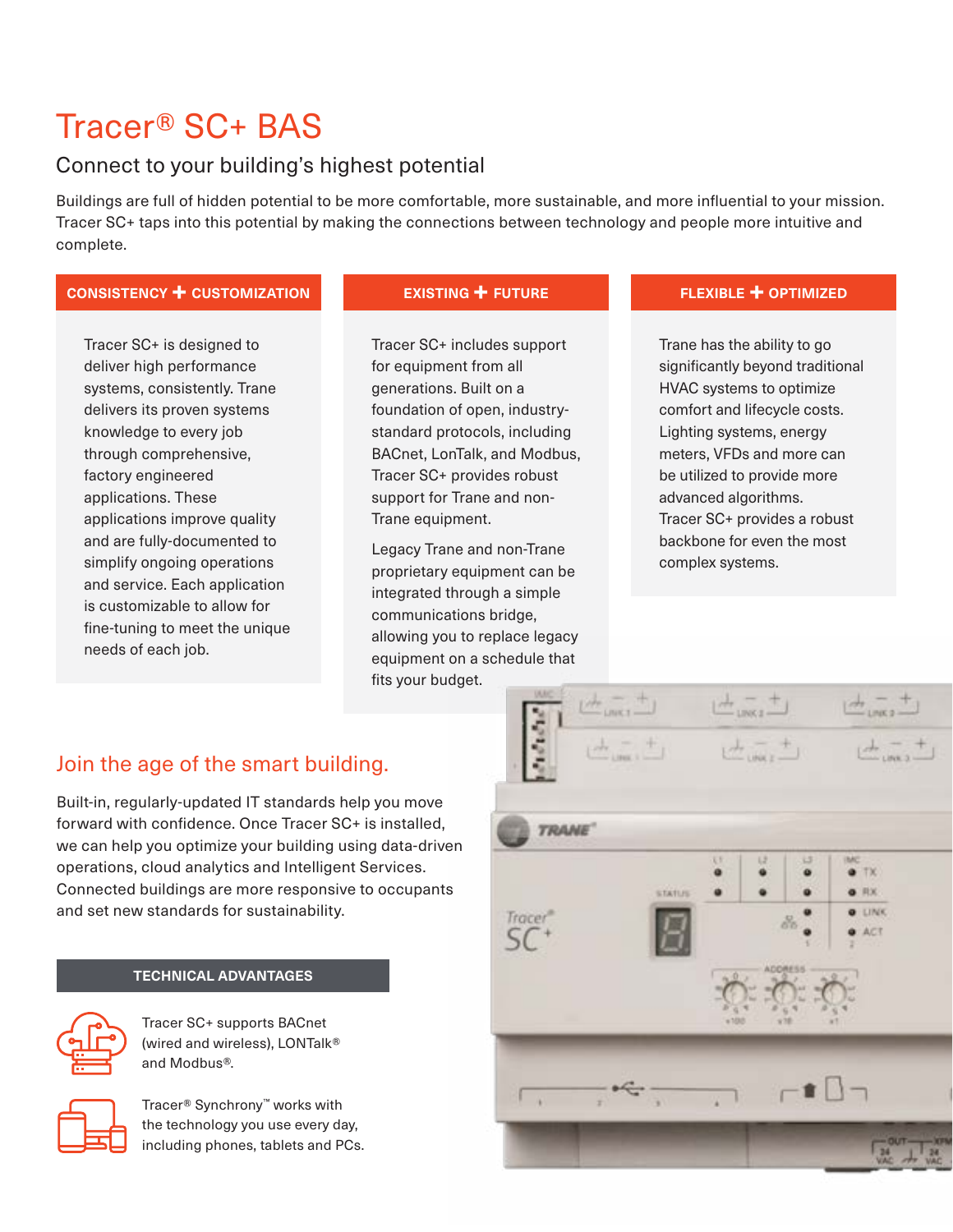## Tracer® Synchrony™ User Interface

The Tracer Synchrony user interface is so easy to navigate and use, it keeps the full potential of Tracer SC+ accessible—forever—by eliminating the need for repeated operator training. Even experienced operators will find they can do more: Tasks that used to be complex have been simplified into a few intuitive clicks.





Common tasks are supported through streamlined space, equipment, and application pages



Standard equipment graphics depict status through animations



Where tasks get more complicated, there's instant online help



Floorplans and dashboards can simplify interaction with the system



Historical data is captured out of the box to ensure it's available when you need it



Keeping your automation system automated has never been simpler with features that include temporary overrides



Full capabilities are accessible by web browser, or by smart phone via the BAS Operator Suite mobile app